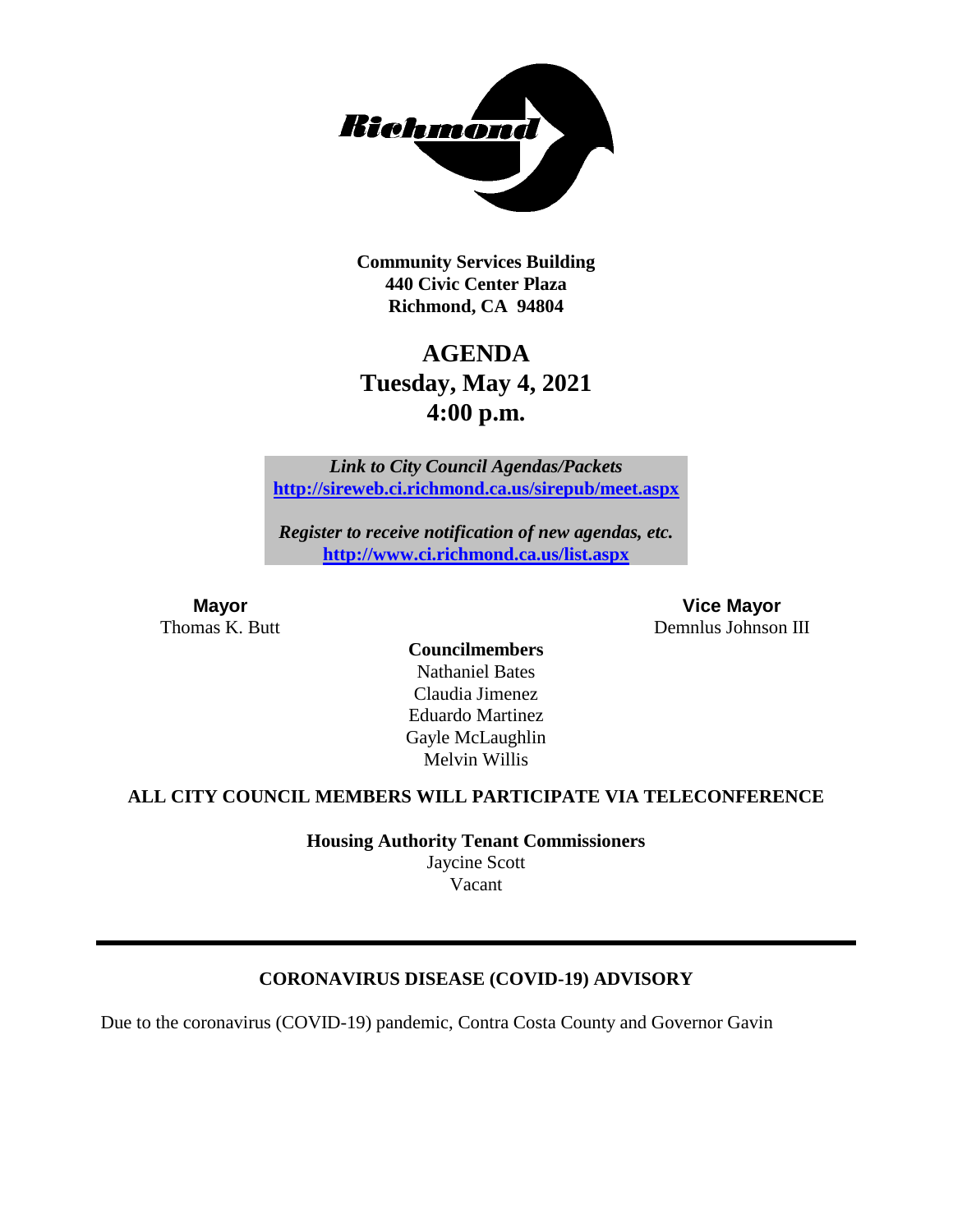Newsom have issued multiple orders requiring sheltering in place, social distancing, and reduction of person-to-person contact. Accordingly, Governor Gavin Newsom has issued executive orders that allow cities to hold public meetings via teleconferencing. Both **<https://www.coronavirus.cchealth.org/>** and **[http://www.ci.richmond.ca.us/3914/Richmond-](http://www.ci.richmond.ca.us/3914/Richmond-Coronavirus-Info)**

**[Coronavirus-Info](http://www.ci.richmond.ca.us/3914/Richmond-Coronavirus-Info)** provide updated coronavirus information.

DUE TO THE SHELTER IN PLACE ORDERS, attendance at the City of Richmond City Council meeting will be limited to Council members, essential City of Richmond staff, and members of the news media. Public comment will be confined to items appearing on the agenda and will be limited to the methods provided below. Consistent with Executive Order N-29-20, this meeting will utilize teleconferencing only. The following provides information on how the public can participate in this meeting.

#### **How to watch the meeting from home:**

- 1. KCRT Comcast Channel 28 or AT&T Uverse Channel 99
- 2. Livestream online at<http://www.ci.richmond.ca.us/3178/KCRT-Live>

#### **Public comment may be submitted by mail, email and/or Zoom video conference in the manner that follows; provided that no member of the public may submit more than one verbal comment per agenda item.**

- **1.** Via mail received by 1:00 p.m. the day of the meeting, sent to 450 Civic Center Plaza, 3rd Floor, Office of the Clerk, Richmond, CA 94804.
- **2.** Via email to [cityclerkdept@ci.richmond.ca.us](mailto:cityclerkdept@ci.richmond.ca.us) by 1:00 p.m. the day of the meeting.

Emails *MUST* contain in the subject line 1) public comments – Open Session prior to Closed Session; 2) public comments – Open Forum; or 3) public comments agenda item  $#$ [include the agenda item number]. All such email will be posted on-line and emailed to the City Council before the meeting is called to order. **No individual email will be read into the record. Due to the high volume of emails received, emails that do not contain the correct identifying information in the subject line may be overlooked and may not become part of the record. Email received after 1:00 p.m. will be posted on-line following the meeting as part of the supplemental materials attached to the meeting minutes.**

**3.** Via Zoom by video conference or by phone using the following link/call-in numbers – for Open Session and City Council:

**Please click the link below to join the webinar: <https://zoom.us/j/99312205643?pwd=MDdqNnRmS2k4ZkRTOWhlUldQOUF1Zz09> Passcode: ccmeeting**

**Or iPhone one-tap: US: +16699006833,,99312205643# or +13462487799,,99312205643# Or Telephone: Dial (for higher quality, dial a number based on your current location):**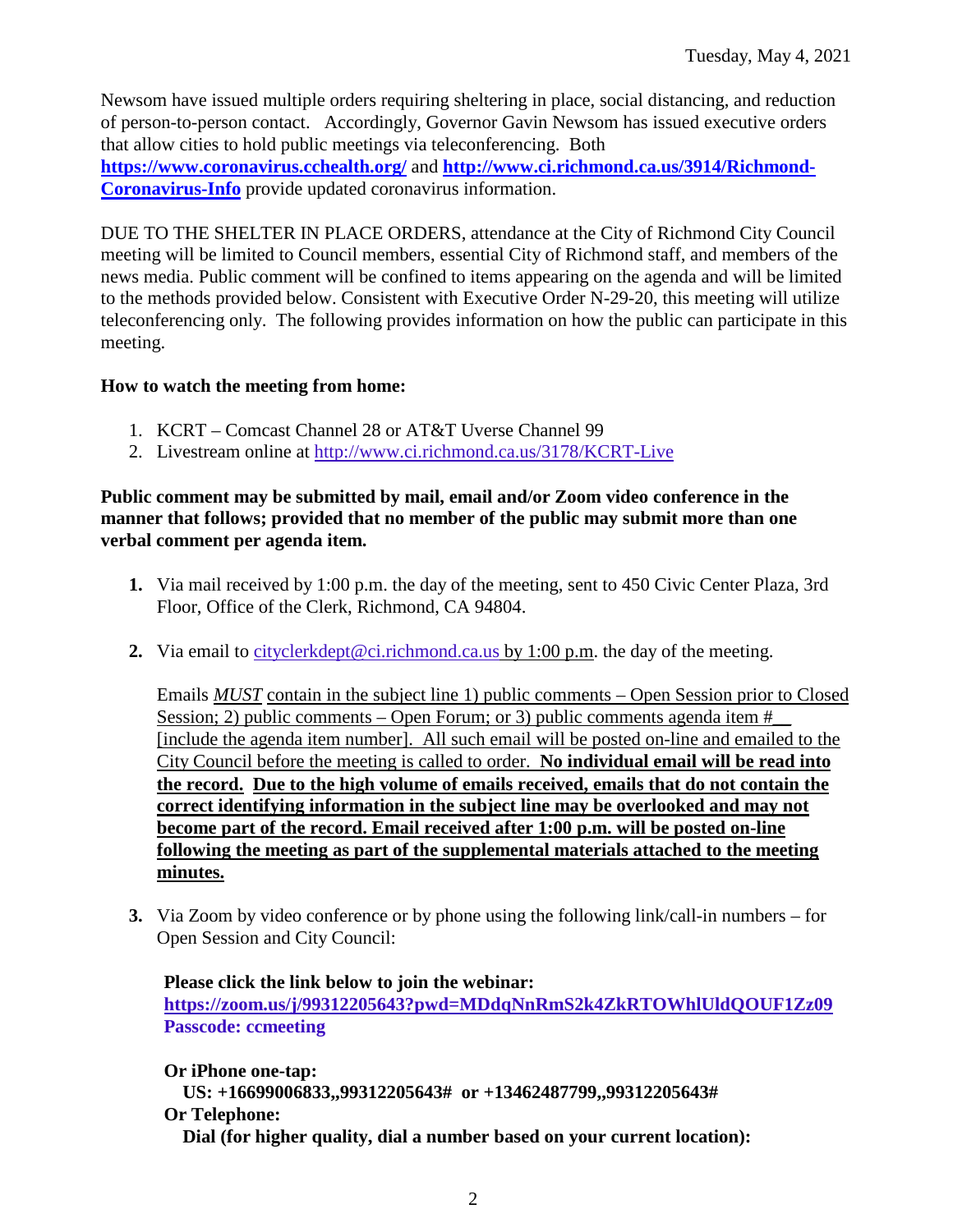## Tuesday, May 4, 2021 **US: +1 669 900 6833 or +1 346 248 7799 or +1 253 215 8782 or +1 312 626 6799 or +1 929 205 6099 or +1 301 715 8592 Webinar ID: 993 1220 5643**

International numbers available: <https://zoom.us/u/aehrwCgISx>

a. To comment by video conference, click on the Participants button at the bottom of your screen and select the "**Raise Your Hand**" button to request to speak when Public Comment is being asked for. Speakers will be called upon in the order they select the "Raise Your Hand" feature. **When called upon, press the unmute button. After the allotted time, you will then be re-muted. \*\***

b. To comment by phone, you will be prompted to "Raise Your Hand" by pressing "**\*9**" to request to speak when Public Comment is asked for. **When called upon, you will be asked to unmuted by pressing \*6.** After the allotted time, you will then be re-muted. Instructions of how to raise your hand by phone are available at: [https://support.zoom.us/hc/en-us/articles/201362663 -Joining-a-meeting-by-phone.](https://support.zoom.us/hc/en-us/articles/201362663) \*\*

\*\***The mayor will announce the agenda item number and open public comment when appropriate. Individuals who would like to address the Council should raise their hand. The mayor will close public comment when public comment is concluded**.

**Open Forum for Public Comment:** Individuals who would like to address the City Council on matters not listed on the agenda or on items remaining on the consent calendar may do so under Open Forum.

*The City cannot guarantee that its network and/or the site will be uninterrupted. To ensure that the City Council receives your comments, you are strongly encouraged to submit your comments in writing in advance of the meeting.* 

#### **Record of all public comments:**

All public comments will be considered a public record, put into the official meeting record. All public comments will be available after the meeting as supplemental materials and will be posted as an attachment to the meeting minutes when the minutes are posted: [http://www.ci.richmond.ca.us/Archive.aspx?AMID=31.](http://www.ci.richmond.ca.us/Archive.aspx?AMID=31)

#### **Procedures for Removing Consent Calendar Items from the Consent Calendar**

Councilmembers and members of the public who wish to remove an item from the consent calendar must comply with the following procedures in order to remove an item from the consent calendar:

- 1. Telephone or email a City staff member who has knowledge of the subject matter by 2:00 p.m. on the day of meeting. Any staff member shown as an author of the agenda report for the particular item has knowledge of the subject matter and may be called.
- 2. Inform the City Clerk's Office by email at [cityclerkdept@ci.richmond.ca.us](mailto:cityclerkdept@ci.richmond.ca.us) or by phone at 510-620-6513, ext. 9, by 3:00 p.m. that they discussed the matter with staff with knowledge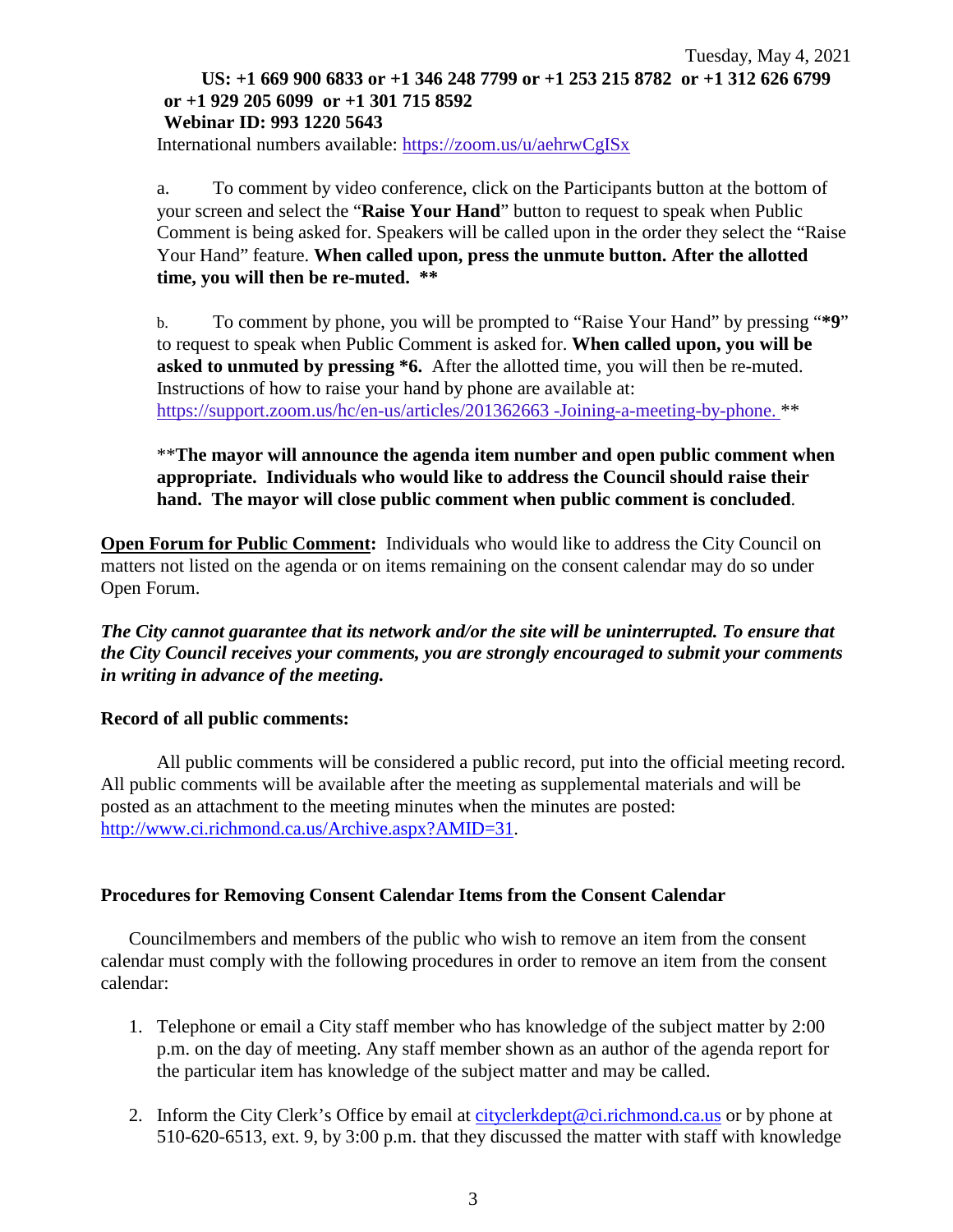Staff will be informed by the City Clerk's Office as soon as reasonably practicable after notice of the request to remove the item from the consent calendar. Staff may attend the meeting remotely.

### **Accessibility for Individuals with Disabilities**

Upon request, the City will provide for written agenda materials in appropriate alternative formats, or disability-related modification or accommodation, including auxiliary aids or services and sign language interpreters, to enable individuals with disabilities to participate in and provide comments at/related to public meetings. Please submit a request, including your name, phone number and/or email address, and a description of the modification, accommodation, auxiliary aid, service or alternative format requested at least two days before the meeting. Requests should be emailed to [cityclerkdept@ci.richmond.ca.us](mailto:cityclerkdept@ci.richmond.ca.us) or submitted by phone at 510-620-6513, ext. 9, or 510-620-6509. Requests made by mail to City Clerk's Office, City Council meeting, 450 Civic Center Plaza, Richmond, CA 94804 must be received at least two days before the meeting. Requests will be granted whenever possible and resolved in favor of accessibility.

# **Effect of Advisory on In-person public participation**

During the pendency of the Executive Order N-29-20, the language in this Advisory portion of the agenda supersedes any language below in the meeting procedures contemplating in-person public comment.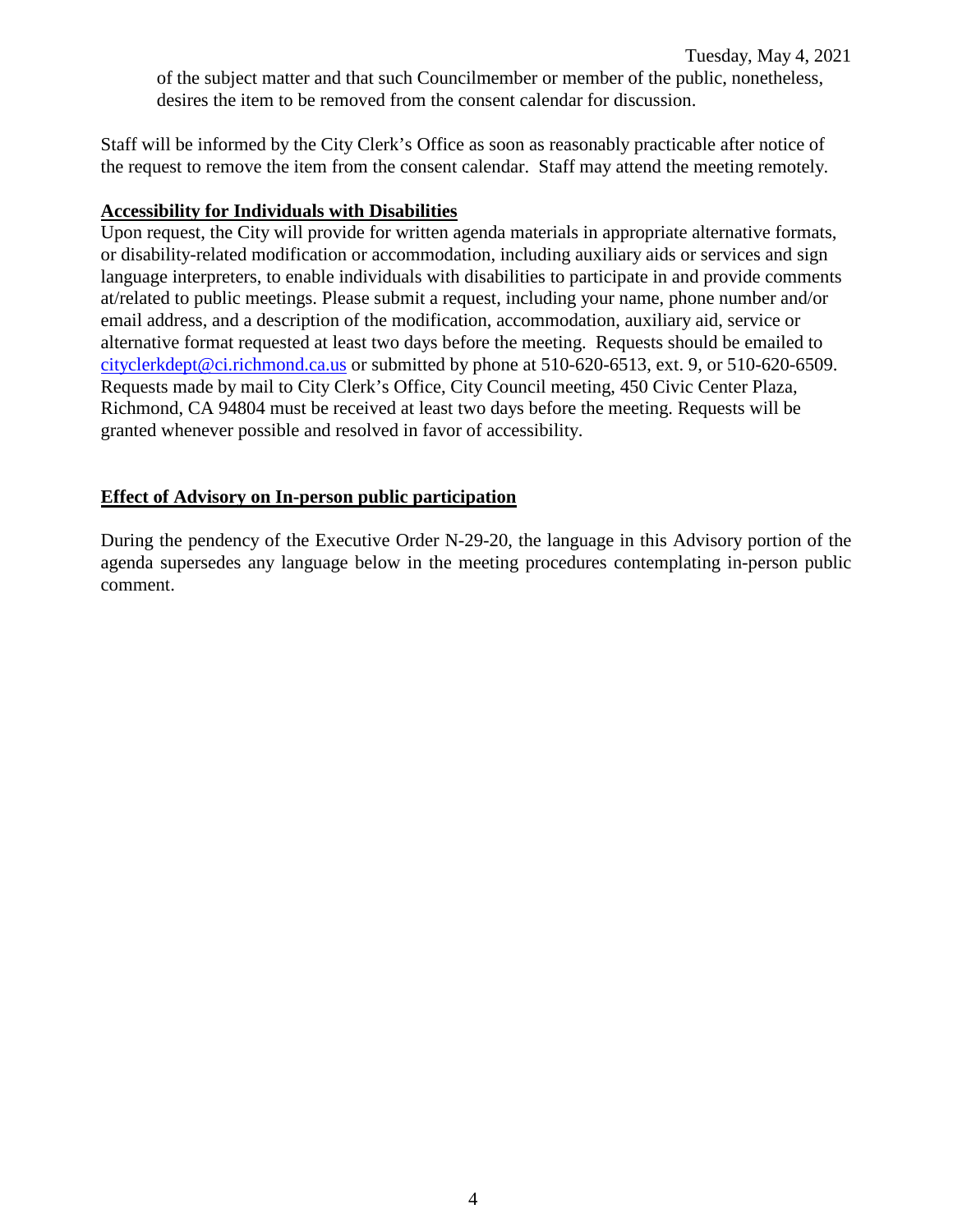# **MEETING PROCEDURES**

The City of Richmond encourages community participation at its City Council meetings and has established procedures that are intended to accommodate public input in a timely and time-sensitive way. As a courtesy to all members of the public who wish to participate in City Council meetings, please observe the following procedures:

**PUBLIC COMMENT ON AGENDA ITEMS:** Anyone who desires to address the City Council on items appearing on the agenda must complete and file a pink speaker's card with the City Clerk **prior** to the City Council's consideration of the item. Once the City Clerk has announced the item, no person shall be permitted to speak on the item other than those persons who have submitted their names to the City Clerk. Your name will be called when the item is announced for discussion. **Each speaker will be allowed up to TWO (2) MINUTES to address the City Council on NON-PUBLIC HEARING items listed on the agenda. Speakers are allowed up to THREE (3) minutes on PUBLIC HEARING items.**

**CONSENT CALENDAR:** Consent Calendar items are considered routine and will be enacted, approved or adopted by one motion unless a request for removal for discussion or explanation is received from the audience or the City Council. A member of the audience requesting to remove an item from the consent calendar that is sponsored by City staff must first complete a speaker's card and discuss the item with a City staff person who has knowledge of the subject material **prior** to filing the card with the City Clerk and **prior** to the City Council's consideration of Agenda Review. Councilmembers who request to remove an item from the consent calendar must do so during Agenda Review. An item removed from the Consent Calendar may be placed anywhere on the agenda following the City Council's agenda review.

**CONDUCT AT MEETINGS:** Richmond City Council meetings are limited public forums during which the City strives to provide an open, safe atmosphere and promote robust public debate. Members of the public, however, must comply with state law, as well as the City's laws and procedures and may not actually disrupt the orderly conduct of these meetings. The public, for example, may not shout or use amplifying devices, must submit comment cards and speak during their allotted time, may not create a physical disturbance, may not speak on matters unrelated to issues within the jurisdiction of the City Council or the agenda item at hand, and may not cause immediate threats to public safety.

**CITY HARASSMENT POLICY:** The City invites public comment and critique about its operations, including comment about the performance of its public officials and employees, at the public meetings of the City Council and boards and commissions. However, discriminatory or harassing comments about or in the presence of City employees, even comments by third parties, may create a hostile work environment, if severe or pervasive. The City prohibits harassment against an applicant, employee, or contractor on the basis of race, religious creed, color, national origin, ancestry, physical disability, medical condition, mental disability, marital status, sex (including pregnancy, childbirth, and related medical conditions), sexual orientation, gender identity, age or veteran status, or any other characteristic protected by federal, state or local law. In order to acknowledge the public's right to comment on City operations at public meetings, which could include comments that violate the City's harassment policy if such comments do not cause an actual disruption under the Council Rules and Procedures, while taking reasonable steps to protect City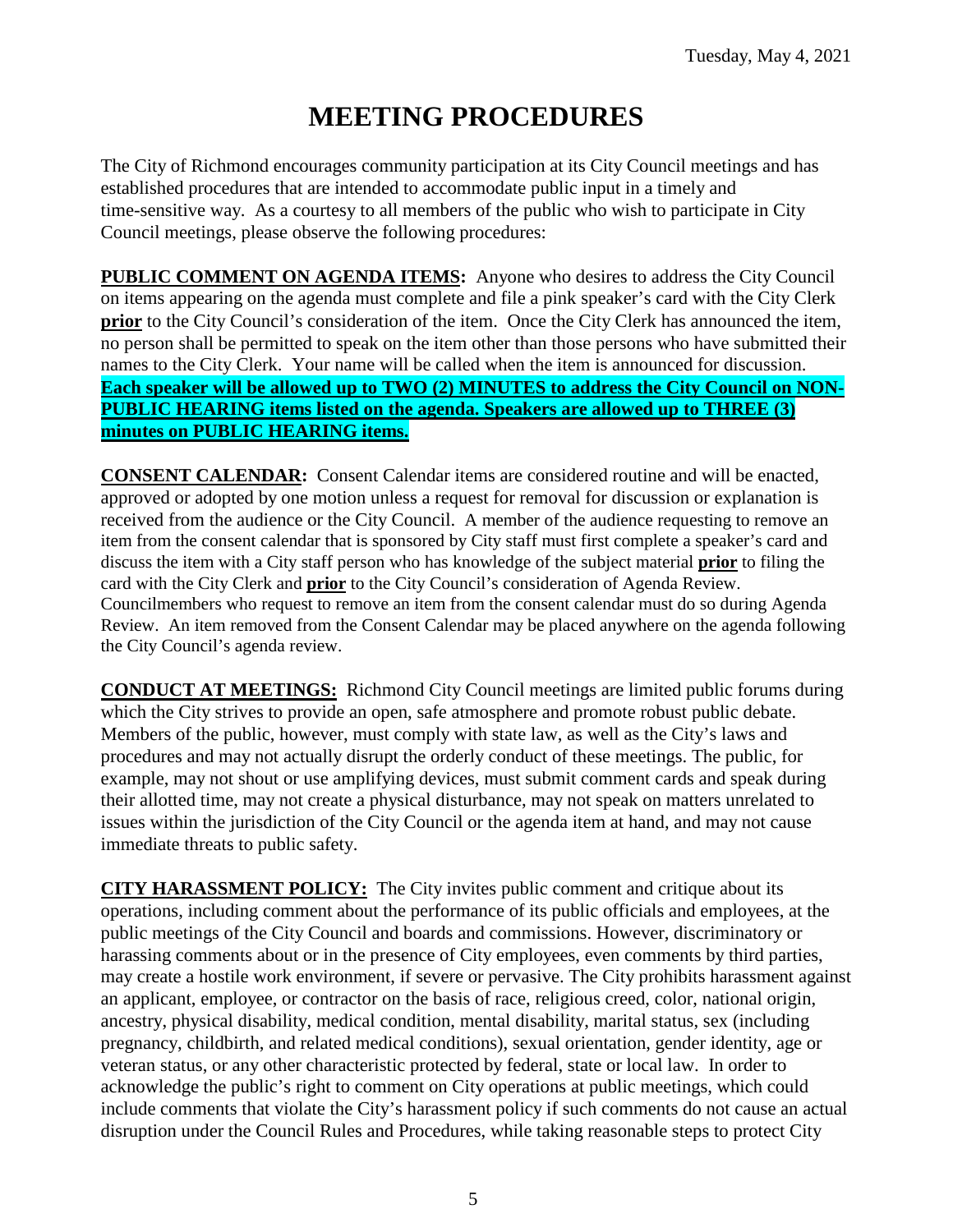employees from discrimination and harassment, City Boards and Commissions shall adhere to the following procedures. If any person makes a harassing remark at a public meeting that violates the above City policy prohibiting harassment, the presiding officer of the meeting may, at the conclusion of the speaker's remarks and allotted time: (a) remind the public that the City's Policy Regarding Harassment of its Employees is contained in the written posted agenda; and (b) state that comments in violation of City policy are not condoned by the City and will play no role in City decisions. If any person makes a harassing remark at a public meeting that violates the above City policy, any City employee in the room who is offended by remarks violating the City's policy is excused from attendance at the meeting. No City employee is compelled to remain in attendance where it appears likely that speakers will make further harassing comments. If an employee leaves a City meeting for this reason, the presiding officer may send a designee to notify any offended employee who has left the meeting when those comments are likely concluded so that the employee may return to the meeting. The presiding officer may remind an employee or any council or board or commission member that he or she may leave the meeting if a remark violating the City's harassment policy is made. These procedures supplement the Council Rules and Procedures relating to disruption of orderly conduct at Council meetings.

Any law enforcement officer on duty or whose service is commanded by the presiding officer shall be Sergeant-at-Arms of the Council meetings. He/she, or they, shall carry out all orders and instructions given by the presiding officer for the purpose of maintaining order and decorum at the Council meetings (City Council Rules of Procedure and Order Section III F, RMC Section 2.12.030).

**\*\*\*\*\*\*\*\*\*\*\*\*\*\*\*\*\*\*\*\*\*\*\*\*\*\*\*\*\*\*\*\*\*\*\*\*\*\*\*\*\*\*\*\*\*\*\*\*\*\*\*\*\*\*\*\*\*\***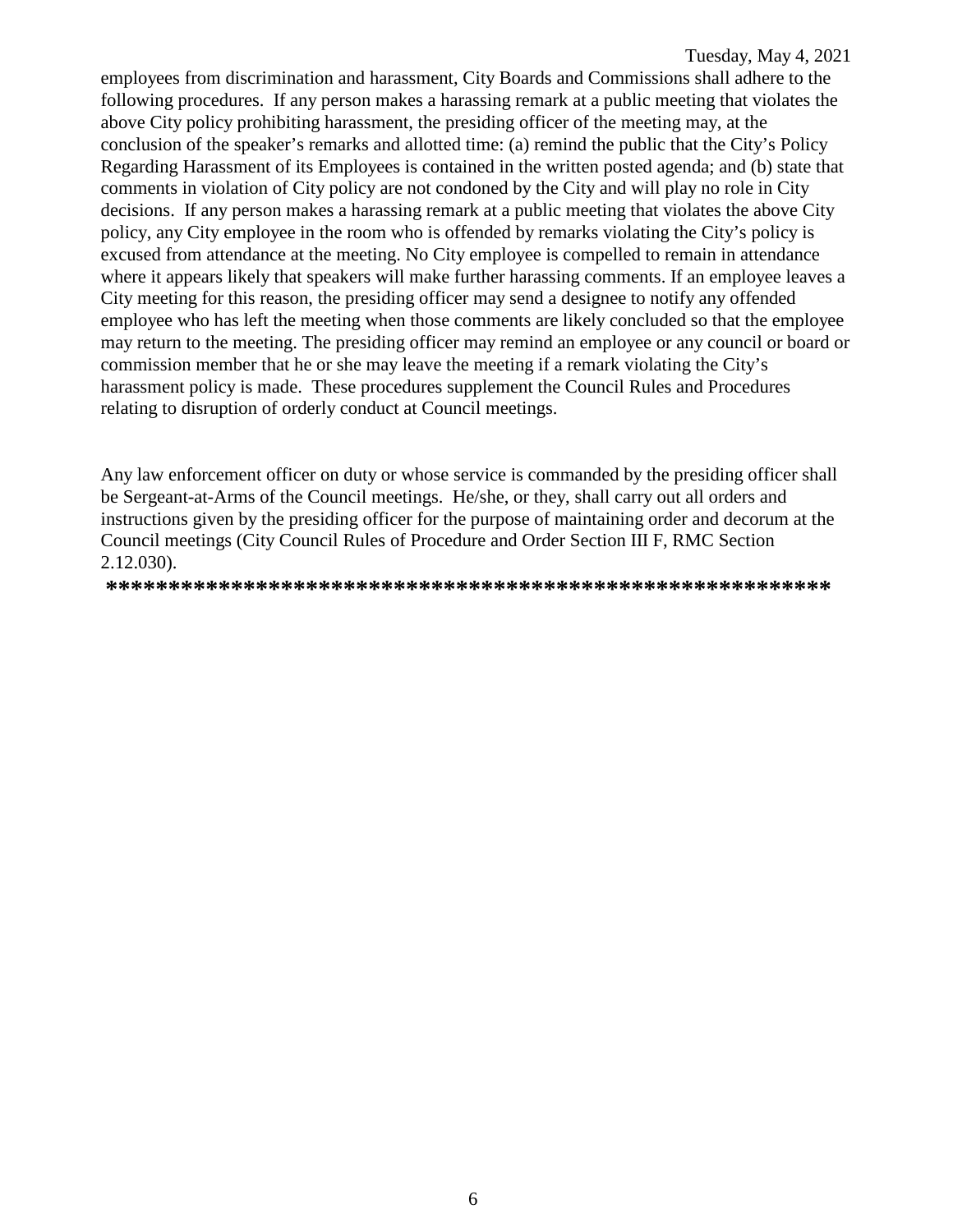# **OPEN SESSION TO HEAR PUBLIC COMMENT BEFORE CLOSED SESSION**

4:00 p.m.

## **A. ROLL CALL**

# **CLOSED SESSION**

#### **CITY COUNCIL**

CONFERENCE WITH LEGAL COUNSEL - EXISTING LITIGATION (paragraph (1) of Subdivision [d] of Government Code Section 54956.9):

Richmond Police Officers' Association v. City of Richmond, et al

CONFERENCE WITH LABOR NEGOTIATORS (Government Code Section 54957.6):

Agency Representatives: Jack Hughes Employee organizations:

- 1. SEIU Local 1021 Full Time Unit<br>2. SEIU Local 1021 Part Time Unit
- 2. SEIU Local 1021 Part Time Unit
- 3. IFPTE Local 21 Mid-Level Management Unit
- 4. IFPTE Local 21 Executive Management Unit
- 5. Richmond Police Officers Association RPOA
- 6. Richmond Police Management Association RPMA
- 7. IAFF Local 188
- 8. Richmond Fire Management Association RFMA

#### **B. PUBLIC COMMENT BEFORE CLOSED SESSION**

#### **C. ADJOURN TO CLOSED SESSION**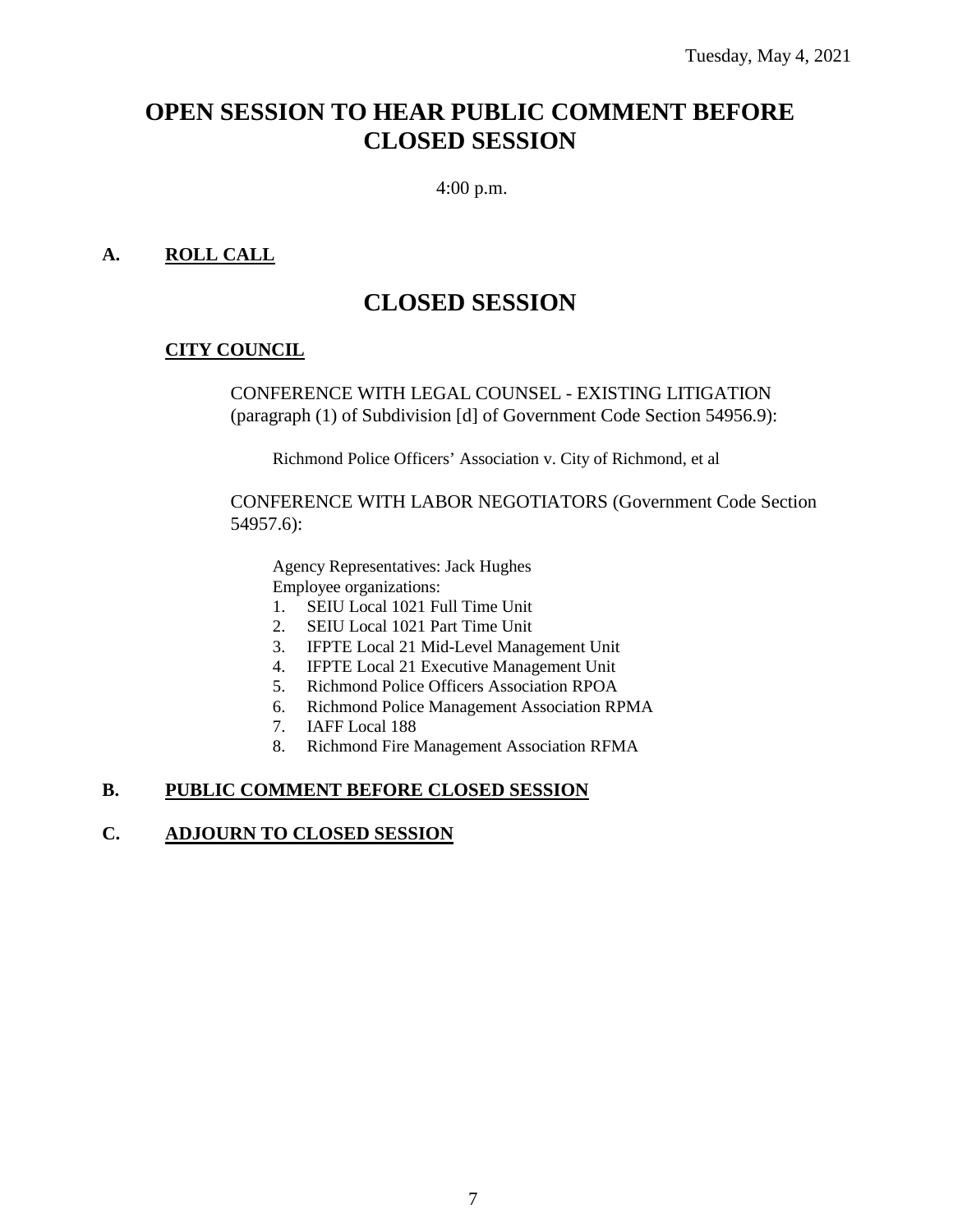# **REGULAR MEETING OF THE RICHMOND CITY COUNCIL**

6:30 p.m.

## **A. ROLL CALL**

- **B. PUBLIC COMMENT INSTRUCTIONAL VIDEO**
- **C. STATEMENT OF CONFLICT OF INTEREST**
- **D. AGENDA REVIEW**

## **E. REPORT FROM THE CITY ATTORNEY OF FINAL DECISIONS MADE DURING CLOSED SESSION**

**F. REPORT FROM THE CITY MANAGER**

#### **G. OPEN FORUM FOR PUBLIC COMMENT**

#### **H. CITY COUNCIL CONSENT CALENDAR**

- **H-1.** ADOPT a resolution approving the Engineer's Report for Fiscal Year 2021-2022 for the Hilltop Landscape Maintenance District ("HLMD"), declaring the Council's intention to increase the annual assessment in the HLMD, and announcing a Richmond City Council public hearing about the proposed increased assessment for June 1, 2021, at 6:30 p.m. - Public Works Department (Joe Leach 620-5478).
- **H-2.** ADOPT a resolution approving the Engineer's Report for Fiscal Year 2021-2022 for the Marina Bay Landscaping and Lighting Maintenance District, declaring the Council's intention to increase the annual assessment in the Marina Bay Landscaping and Lighting Maintenance District, and announcing a Richmond City Council public hearing about the proposed increased assessment for June 1, 2021, at 6:30 p.m. - Public Works Department (Joe Leach 620-5478).
- **H-3.** APPROVE contract with OK CONSTRUCTION for Parchester Community Center ADA Improvements, located at 900 Williams Drive, Richmond, in an amount not to exceed \$340,000 - Public Works Department (Joe Leach 620- 5478).
- **H-4.** ADOPT resolution for the approval of revised salary schedules from 2015 to present to comply with California Code of Regulations, Subchapter 1, Employees' Retirement System Regulations section 570.5 (a) (2 CCR § 570.5) as required by CalPERS - Human Resources Department (Anil Comelo 620-6609).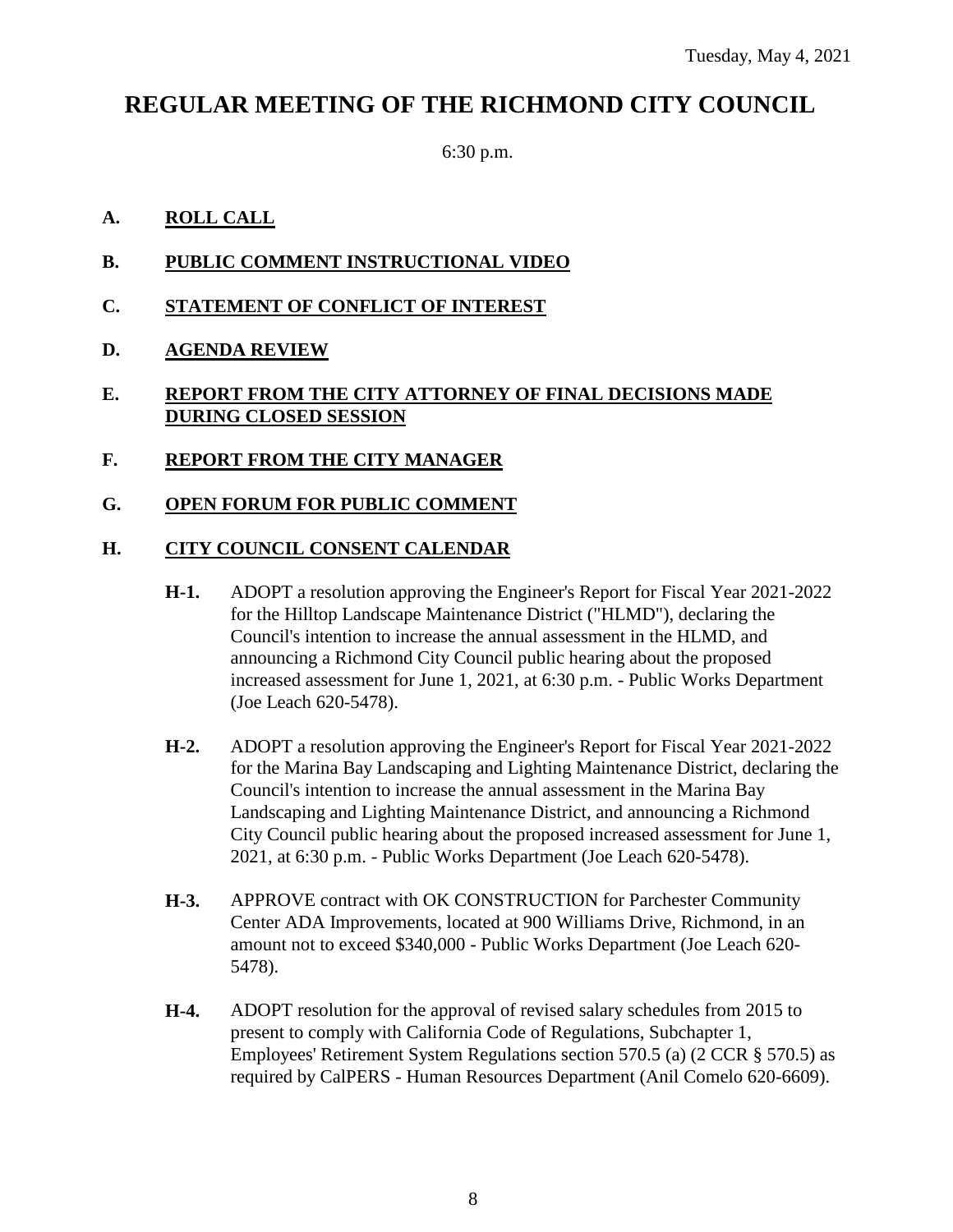- **H-5.** ADOPT a resolution authorizing and approving the execution of the side letter amendment to the Richmond Police Management Association (RPMA) Memorandum of Understanding providing clarification of Holiday Pay - Human Resources Department (Anil Comelo 620-6609).
- **H-6.** ADOPT a resolution establishing the Fiscal Year 2021-22 Residential Rental Housing Fee in the amount of \$218 per Controlled Rental Unit and \$123 per Partially Covered Rental Unit - Rent Program (Nicolas Traylor 620-6564).
- **H-7.** APPROVE a sole-source with Crossroads Software for the collision data interface as well as the E-Citation software, at a cost of \$67,200 - Police Department (Bisa French 621-1803).
- **H-8.** PROCLAMATION declaring May 2021 as Preservation Month in the City of Richmond - Office of the Mayor (Mayor Tom Butt 620-6503).
- **H-9.** PROCLAMATION declaring May 2021 as Stroke Awareness Month in the City of Richmond - Office of the Mayor (Mayor Tom Butt).
- **H-10.** PROCLAMATION declaring May 2021 as Military Appreciation Month in the City of Richmond - Office of the Mayor (Mayor Tom Butt 620-6503).
- **H-11.** PROCLAMATION declaring May 2021 as CalFresh Awareness Month in the City of Richmond - Office of the Mayor (Mayor Tom Butt 620-6503).
- **H-12.** ADOPT a resolution to ACCEPT and APPROPRIATE into the Fiscal Year 2020-2021 budget \$278,146.16 in federal Workforce Innovation and Opportunity Act (WIOA) pass-through grant funds received from the California Employment Development Department - Library and Community Services Department (Jim Nantell 307-8023).
- **H-13.** APPROVE a recommendation from the Environment & Community Investment Agreement (ECIA) Grant Review Committee for Fiscal Year 2021-2022 grant awards to 16 organizations in an amount not to exceed \$225,000, ADOPT a resolution and AUTHORIZE the City Manager to negotiate and execute Grant Service Agreements with approved grantees - City Manager's Office (LaShonda White/Patrick Seals/Shane Johnson 620-6512).
- **H-14.** ADOPT an ordinance (second reading) amending Chapter 9.40.015 of the Richmond Municipal Code entitled "Tiny Houses on Wheels Pilot Project" to extend the termination date of the project through June 21, 2024 - Office of the Mayor (Mayor Tom Butt 620-6503).

#### **I. BUDGET SESSION**

**I-1.** RECEIVE a budget status update and presentation on the first draft of the Fiscal Year 2021-22 Annual Operating Budget - City Manager's Office/Finance Department (Laura Snideman 620-6512/Belinda Brown 620-6740).